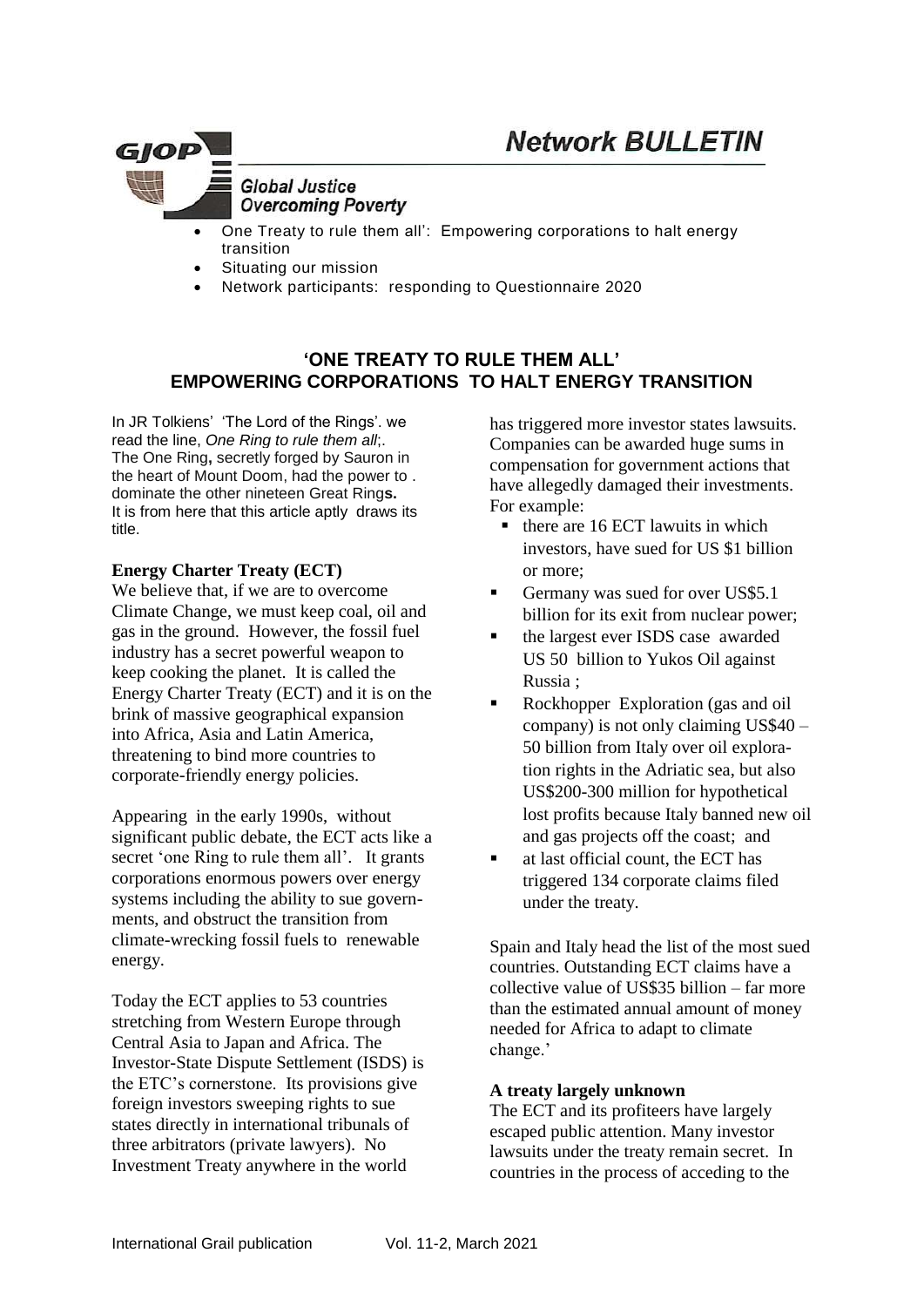ECT, hardly anyone seems to have even heard of the agreement, let alone thoroughly examined its political, legal, and financial risks. The Corporate European Observatory (CEO) and other critics consider the ECT to be **the world's most dangerous investment treaty to date.**

The proponents of the ECT claim that the world needs more energy investments, but studies have found no evidence of this. They claim that it could be the key to unlocking Africa's investment potential and that the treaty boosts security of supply. There is no evidence that joining the ECT has led to a reduction in energy poverty. They claim that ECT is particularly valuable for countries that are not in the highest stage of development. To the contrary, future ECT member states risk years and years of costly lawsuits in private arbitration tribunals Becoming a member of the ETC is unlikely to produce any benefits.. The ECT actually restricts the ability of governments to fight energy poverty and regulate energy prices; and makes it more difficult to undo failed privatizations or to expand public sector involvement.

The ECT is dominated by Western fossil fuel interests and lawyers with an interest in costly ECT lawsuits against states. It is not an appropriate forum in which to tackle questions of sustainable energy for countries in the Global South. There are other more inclusive and truly global forums, where conversations about energy occur. One such example is the **International Renewable Energy Agency,** which has a much wider membership and is focused on supporting the roll-out of renewable energies, including facilitating investment,.

In 2020, more than 600 trade unions and environmental, health and development organizations from 93 countries called on governments to stop signing treaties with extreme investor privileges; and to end existing ones. Hundreds of economics and law professors have signed letters highlighting the problems in the system, many stating that investor-state dispute settlement is 'incompatible with international human rights law and the rule of law.'

The ECT locks countries into its provisions for decades. It. undermines democracy and: puts the brakes on climate action. It limits sovereignty and policy space to regulate in the public interest, including for affordable energy.

*Sources: 1)' One Treaty to Rule Them All' by Pia Eberhardt, Corporate Europe Observatory (CEO) with Cecilia Olivet and Lavinia Steinfort, Transnational Institute (TNI), 2018. 2) 'The Energy Charter Treaty', by Pia Eberhardt, CEO and Cecelia Olivet, TNI, October 2020. Compiled by Mary Boyd.*

## **SITUATING OUR MISSION** 'The strength of the excluded'

We in The Grail are encouraged to act in coalitions with other social movements. as appropriate/ These empower us to achieve important transformational goals.

Did any of us participate in *The Strength of the Excluded: World Meeting of Popular Movements* at the Vatican, October 27 – 29, 2014?Pope Francis convened this meeting with almost 100 grassroots movements and organizations from around the world. The

themes were *Land*, *Housing* and *Work,* with cross cutting themes of *Environment* and *Peace*. The meeting included groups of landless peasant farmers and sharecroppers, seasonal farm workers, subsistence fishers, slum dwellers, squatters, day labourers, domestic workers, junk dealers, waste pickers, urban recyclers, street and other subsistence vendors, windscreen washers, victims of trafficking, and more.

.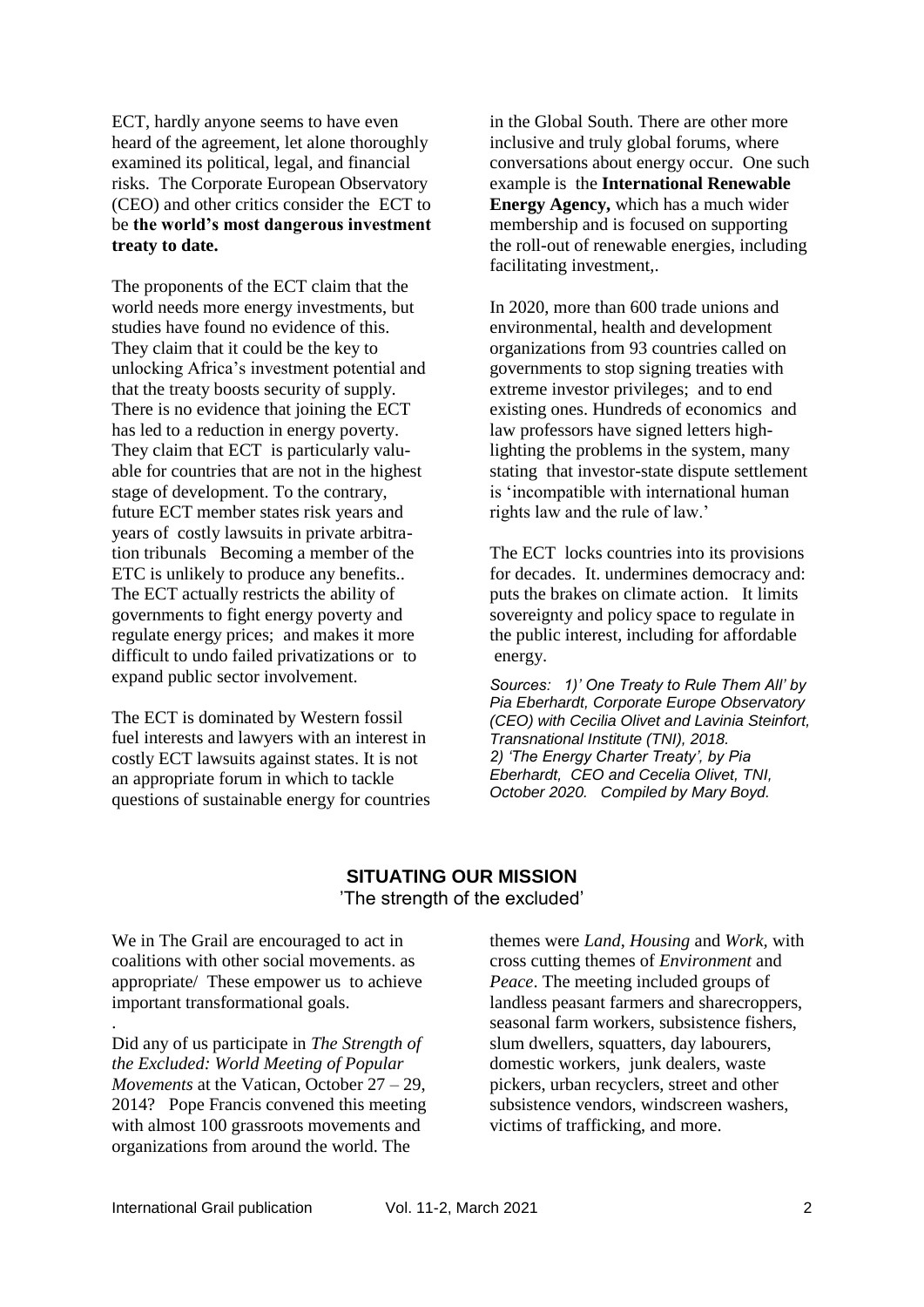These poorest of the poor came together in the Vatican making for the most extensive lists of struggling people one could imagine. About 40 % were Catholic and the rest from a variety of faith traditions. 'No one term does justice to the amazing galaxy of initiatives involved.' Called 'popular movements' in Spanish, 'grassroots movements' in English, they may also be referred to as the 'informal economy' or 'informal sector'. The International Labour Organization (ILO) describes these groups as 'lacking formal *legal* coverage and therefore informal.' 'They are marked by 'insecurity and deprivation of rights. They are shut off from the mainstream of economic activity and are usually left out of official statistics.' To encounter them you usually have to leave the 'centre' of the economic system and go to the periphery. Pope Francis has been urging the church to go in this direction since the beginning of his ministry, and chose to invite to the Vatican these organizations of the poor and excluded workers. rather than the charities and development non-government organisations (NGOs).

The objectives were :

- to give voice to those who normally are not heard;
- to accompany and encourage them in their daily efforts as protagonists of their own development, appreciating their indispensable contribution towards a society that upholds respect for the human dignity of all its members;
- to examine the models of economic development critically, on the basis of the participants' witness to the harmful consequences of the current dominant model;
- to read *Evangelii Gaudium* (*The Joy of the Gospel*) together as a basis for seeking inclusive alternatives;
- to promote dialogue and forms of global coordination among grassroots organizations and movements;
- to favour dialogue at the grassroots and stimulate local churches to become involved .

On the first day participants faced reality, 'ever watchful of the signs of the times'. They produced long lists of difficulties, sufferings and challenges they experienced, identifying as well deep connections and similarities. They analyzed the structural causes - the global systemic roots and the local expressions. Speakers and panellists agreed that the roots lay in the predatory nature of the capitalist system that put profit above human beings.

On the second day, after the Eucharistic celebration in St. Peter's, the participants met with Pope Francis for 'an unforgettable historical day.'. He asserted as 'evils' 'the profound injustices in our world , 'that provoke great suffering - uprooting peasants, confiscating even grabbing land, insecure access to water, hunger at the same time as food is thrown way, families without housing, unemployed youth, informal workers deprived of their rights'. They are not inevitable. They are the effect of a throwaway culture that treats human beings as consumer goods to use and then discard. This s a world that has forgotten God.

The Pope acknowledged that 'the poor not only suffer injustice, they also struggle against it'. 'Rather than passively waiting for a solution from on high, you want to be protagonists. You get organized, study, work, issue demands, and, above all, praise that very special solidarity that exists among the suffering and the poor. This generates innovative solutions that other viewpoints cannot conceive of.' Francis keeps alerting the church to these ways of the periphery, in order to re-learn the culture and values 'that have been forgotten in the rich centres.'

Essential to the struggle for justice is the culture of encounter, where nothing is destroyed, nothing is dominated, and everything is integrated Pope Francis concluded that his listeners were practising this culture, 'by accepting his invitation to meet in order to walk together' This is the path towards greater global coordination among the 'experiences of solidarity growing up from